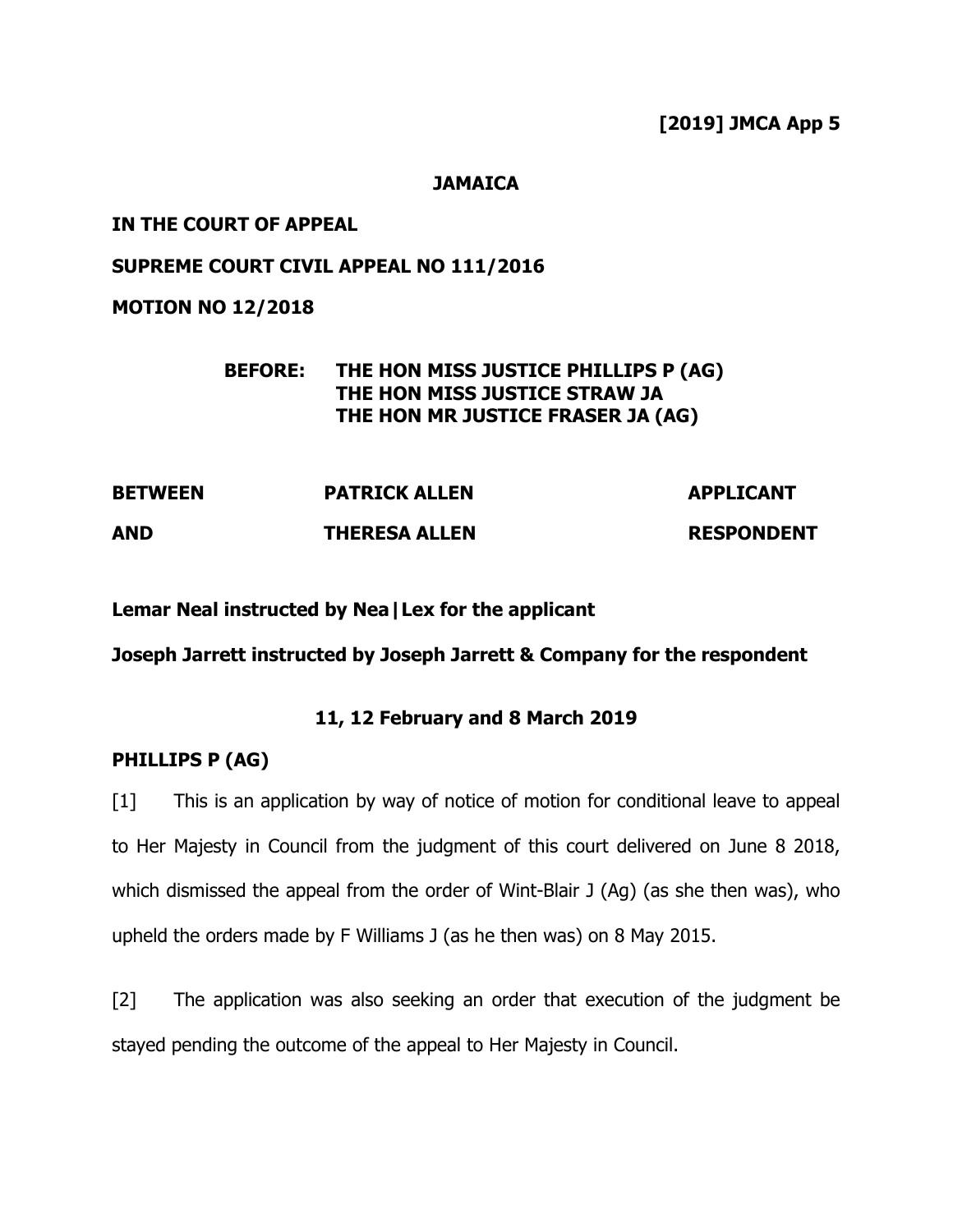[3] The matter commenced with a fixed date claim form filed 15 June 2012, in which the respondent claimed an interest, under the Property (Rights of Spouses) Act (PROSA), in property located at Brown's Town, Ewarton, in the parish of Saint Catherine, recorded at LNS 4530 Folio 143, and registered under the Facilities for Title Act. She claimed that she had solely financed the project. The applicant had denied that she had any interest in the property. Any monies that she had paid were paid as a gift to him.

[4] The parties were referred to mediation. They agreed that he had an interest of 65% and she had one of 35%. The mediator's report to the court indicated that the parties had arrived at full agreement. The Supreme Court registry had issued a notice of appointment to approve the mediation settlement. However, on the date appointed to hear the application, the applicant and his attorney were absent from court. F Williams J having satisfied himself that the application had been properly served, proceeded with the application in their absence, and made an order in terms of the mediation agreement and report. The applicant thereafter applied to set aside that order on the basis that there were further matters to be discussed, mainly the mortgage payments. Wint-Blair J (Ag), who heard the application, refused to do so.

[5] The applicant appealed. On 8 June 2018, the appeal was dismissed by a majority. The orders made by the majority of the court (Phillips and McDonald-Bishop JJA, with Edwards JA (Ag) dissenting) are set out below:

"1. The appeal is dismissed.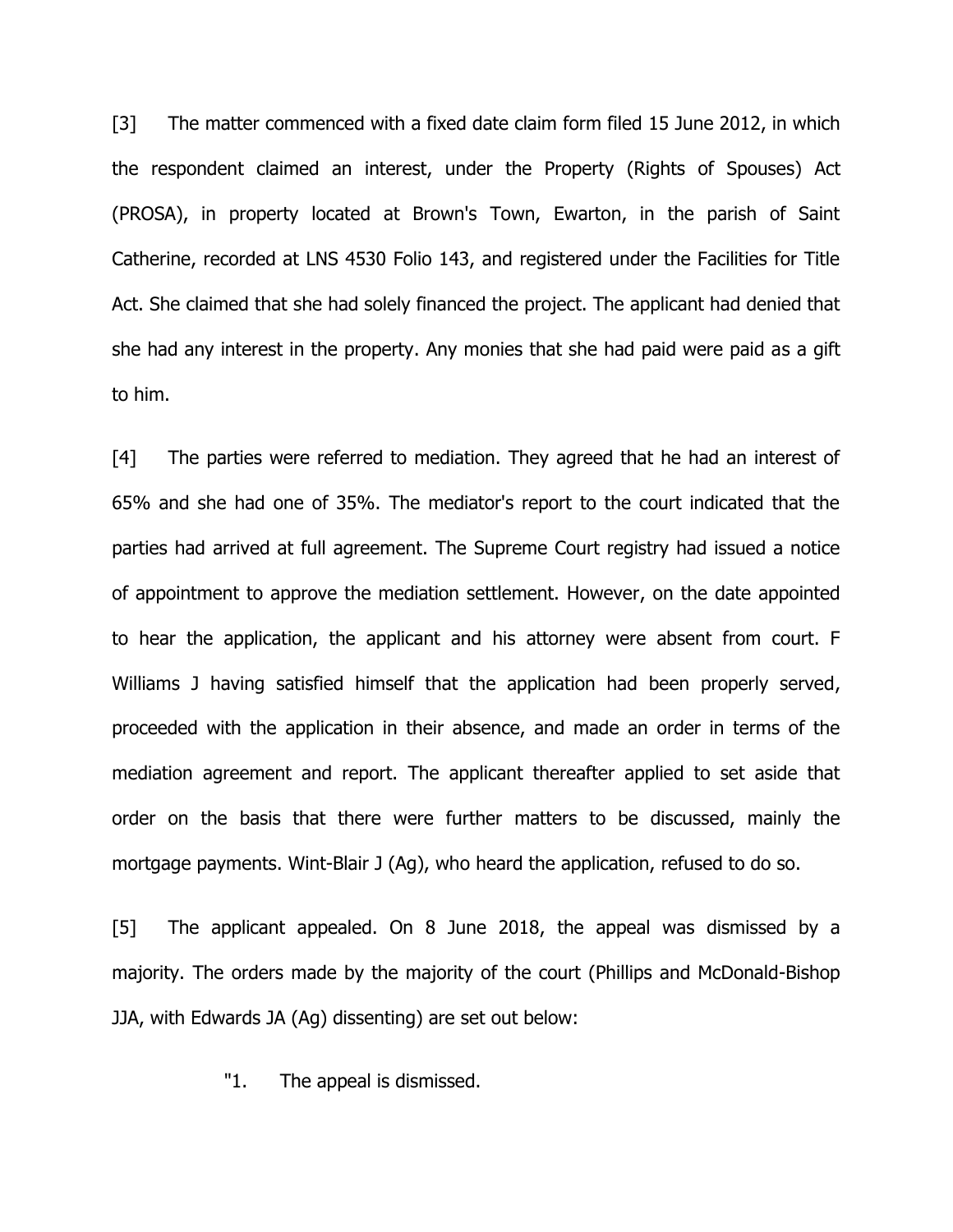- 2. The order made my F Williams J is hereby amended to add 'by consent'. All orders made by F Williams J remain.
- 3. The attorneys-at-law for the parties are to sign the order made by F Williams J within 14 days of the date of this order, failing which, the order shall be filed in the registry for sealing, be sealed, and thereafter implemented by the respondent as an order of the Supreme Court.
- 4. The stay of execution of the order made by F Williams J on 8 May 2015, granted by Wint-Blair J (Ag) on 23 November 2016 is discharged.
- 5. Costs both here and in the court below to the respondent to be agreed or taxed."

The applicant therefore filed thus notice of motion pursuant to sections 110(1)(a) and

110(2) of the Constitution of Jamaica (the Constitution).

[6] The applicant relied on several grounds in respect of the application. I have endeavoured to summarize them, as follows:

- 1. Pursuant to section 110(1)(a) of the Constitution, the appeal in the matter was as of right, being a final decision in a civil proceedings over the value of \$1,000.00.
- 2. Pursuant to section 110(2) of the Constitution the applicant can pursue an appeal with leave of this court, if the court is of the opinion that the questions involved are of great general and public importance.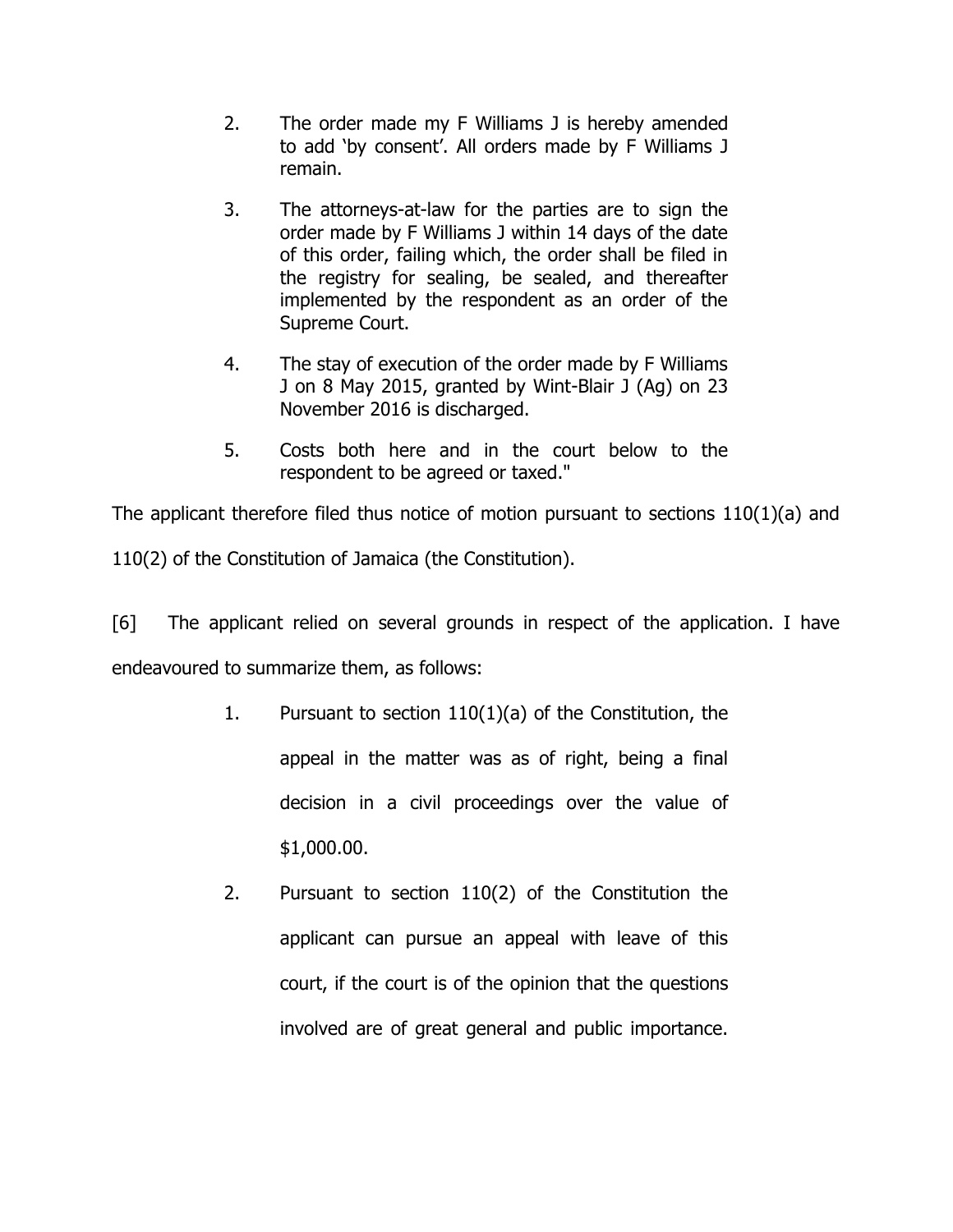As this appeal falls into that criterion, the appeal ought to be determined by Her Majesty in Council.

3. The questions referred to in no 2 above are set out

below as to whether:

- "(i) on a true interpretation of Parts 74.12 and 42.7 of the Civil Procedure Rules, an agreement reached at mediation is evidence from which the court can make a consent order without any further actions by the parties;
- (ii) on a true interpretation of Parts 74.12 and 42.7 of the Civil Procedure Rules, litigants who are sent to mandatory mediation and having reached an agreement, they are deemed to have automatically consented to a court order being made once the report on the mediation is filed at court;
- (iii) an Attorney-at-Law can be compelled by the court to sign a consent order on behalf of his client where he has no instructions to do so;
- (iv) on a true interpretation of Parts 74.12 and 42.7 of the Civil Procedure Rules, the court can make a consent order in the absence of a party and/or his counsel by relying on the content of an agreement reached at mediation;
- (v) the requirements in Rule 42.7(5) are matters of form and not substance so much so that the absence of the words 'by consent' and the absence of the signature of a party and/or his attorneys-at-law from an order, does not affect the order being made by consent.
- (vi) the [Civil Procedure] Rules which are procedural by nature were intended to reverse or have reversed the well-established common law position in relation to consent orders."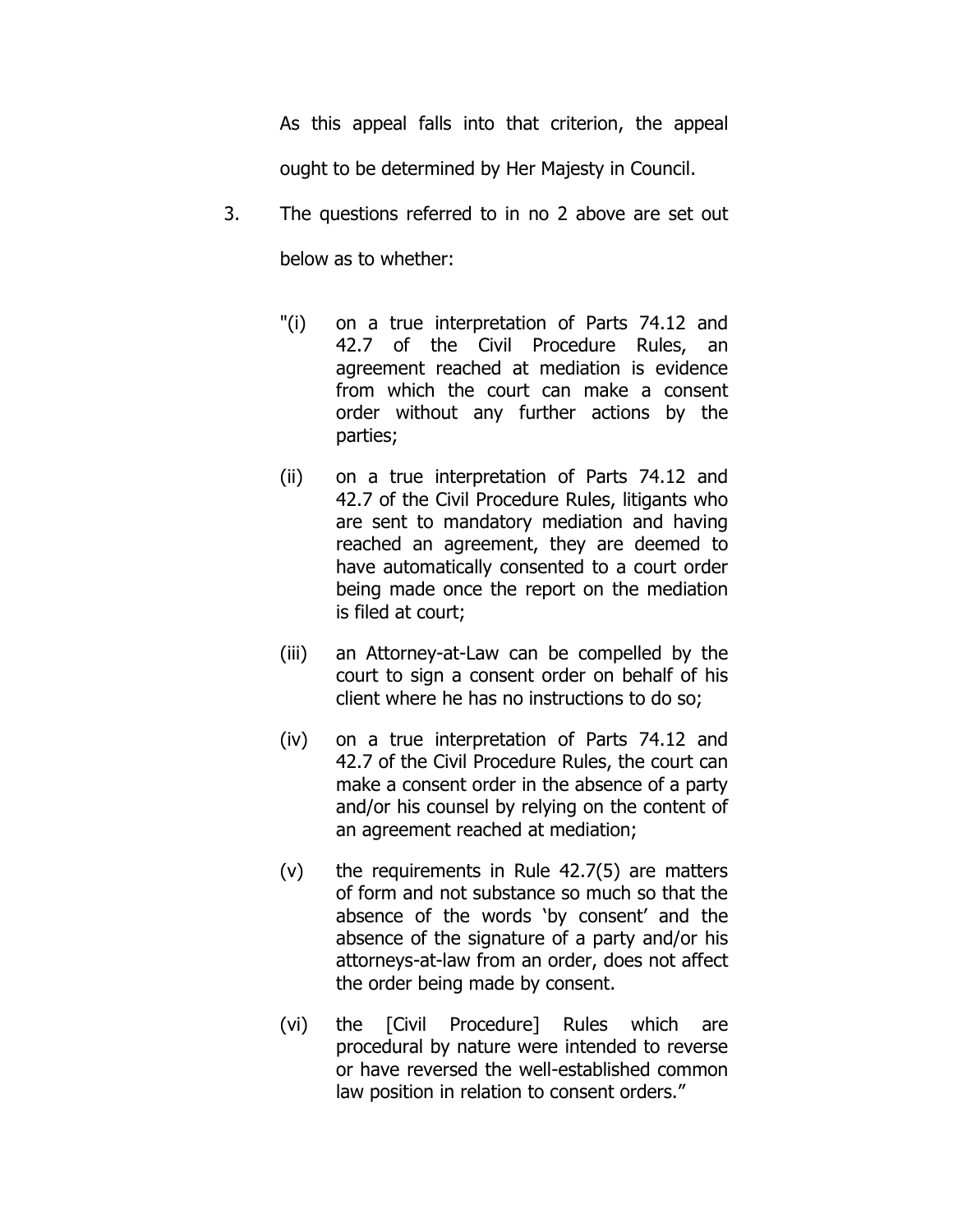[7] The applicant relied on a further ground, that is, that if the stay of execution was not granted, the appeal would be rendered nugatory, as the respondent could dispose of the property in order to obtain her share of the proceeds, and he would be ruined. Additionally, there was no certainty of recovering those funds once the premises had been sold by the respondent, especially since the respondent did not reside in Jamaica, and had given a power of attorney to Miss Jacinth Baker to pursue legal proceedings on her behalf. The respondent would not be prejudiced by the grant of the stay. It would merely postpone her right to enforce the judgment, should she succeed in the appeal.

[8] Mr John Clarke, counsel for the applicant, filed an affidavit sworn to on 29 June 2018, in support of the application. In that affidavit, he referred to the majority judgment of the Court of Appeal delivered on 8 June 2018. He maintained the position that the appeal was one which would lie as of right to Her Majesty in Council. He restated the questions set out in the application, and attached the "Certificate of Result of Appeal" issued by the court pursuant to rule 2.18(1) of the Court of Appeal Rules (CAR).

[9] The applicant also swore to an affidavit on 16 July 2018, in support of the application, with particular reference to the stay of execution of the judgment. He referred to the grounds of the application, and emphasized his concern that if the stay of execution was not granted, the possibility of the sale of the property loomed large, and once the respondent had enforced the judgment and possibly disposed of the property, and taken her share of the proceeds, he would be ruined, as there was no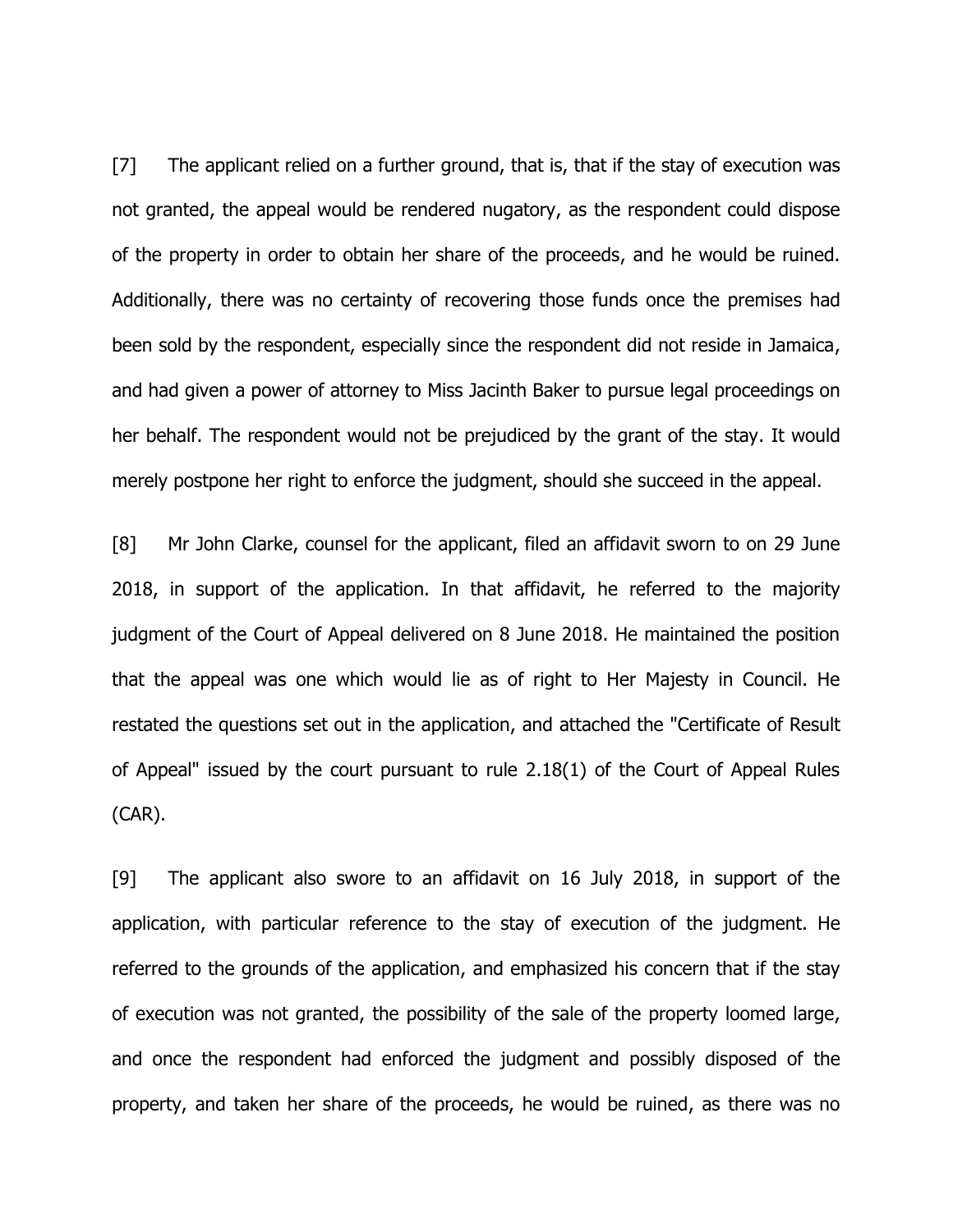certainty of his recovering what the respondent would have obtained upon enforcing the judgment. Additionally, he reiterated that the stay of execution would not cause her any prejudice.

#### **Submissions**

[10] Counsel for the applicant indicated that the appeal was one that lay as of right to Her Majesty in Council. He argued, that using the "application approach", which is well recognised in these courts as the way to discern whether an order is an interlocutory or final order, whichever order had been made by Wint-Blair J or by this court, the matter would have been at an end, so the order was therefore a final one. He said that in dismissing the appeal, the court had "...basically affirmed the existence of a consent order which brought the matter to an end. All that remained is for the consent order to be enforced in the ordinary way as if it were a judgment of the court". Counsel stated that even if the Court of Appeal had allowed the appeal, the matter would still be at an end, as the mediation agreement would still remain, but would have to be enforced by separate action as the previous action would have come to an end by the compromise. Counsel said, as the claim related to property with a value in excess of \$1,000.00, the appeal was clearly one as of right.

[11] At the hearing of the notice of motion, counsel was asked by this court to address the principles emanating from the recent decision of the Judicial Committee of the Privy Council, in **Meyer v Baynes** [2019] UKPC 3, a case from the Court of Appeal of the Eastern Caribbean Supreme Court (Antigua and Barbuda). In keeping with that request, counsel for the applicant submitted further written submissions which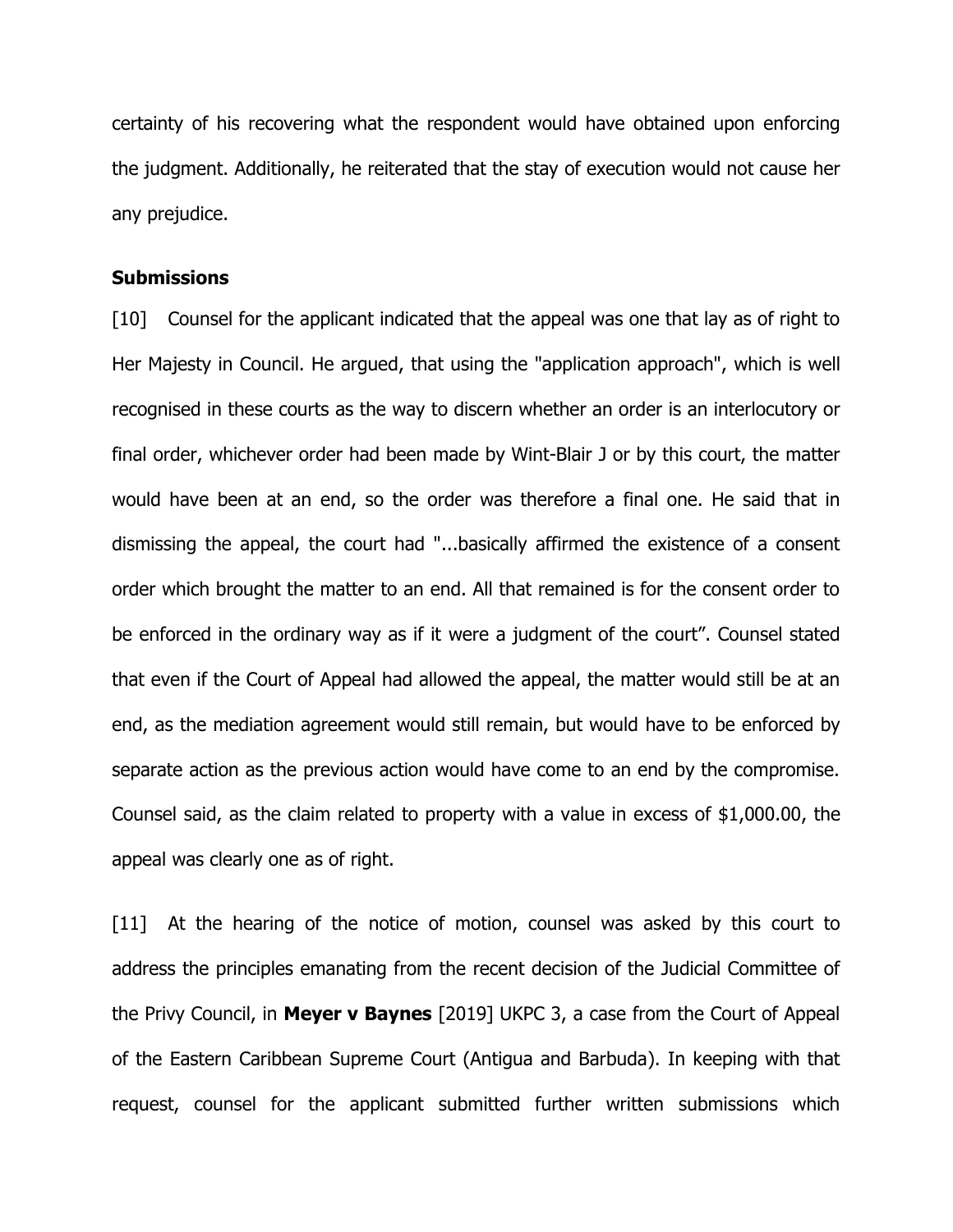acknowledged that the Court of Appeal retained control over further appeals to Her Majesty in Council as of right. He indicated that this control allowed the Court of Appeal to "police" these applications in order to consider whether the proposed appeal raises a genuinely disputable issue.

[12] Counsel for the applicant also maintained that the order of the court was a final one, as whichever way the application before the Supreme Court was determined, it would have been dispositive of the claim "through the court system", as the claim "would have merged into either the consent order or the mediation agreement". He insisted that the questions posed, particularly those numbered 1, 3 and 6, raised important issues dealing with novel areas of civil procedure, which had produced a decision of the highest court in Jamaica that had not been unanimously reached. He insisted that if the applicant succeeded, the consent order would be set aside, and the respondent would have to decide whether to commence a fresh action to enforce the mediation agreement, or return to mediation to resolve any outstanding issues. These matters, he said, demonstrated that the appeal raised genuinely disputable issues.

[13] Mr Joseph Jarrett, counsel for the respondent objected to the application on several grounds. He indicated that the appeal did not raise any issues of great general or public importance. The applicant's rights, he submitted, had not been infringed as he had not been deprived of any interest in the property but had been accorded a 65% interest in the same. He posited that the potential costs to pursue an appeal to the Privy Council far outweighed any value of the property.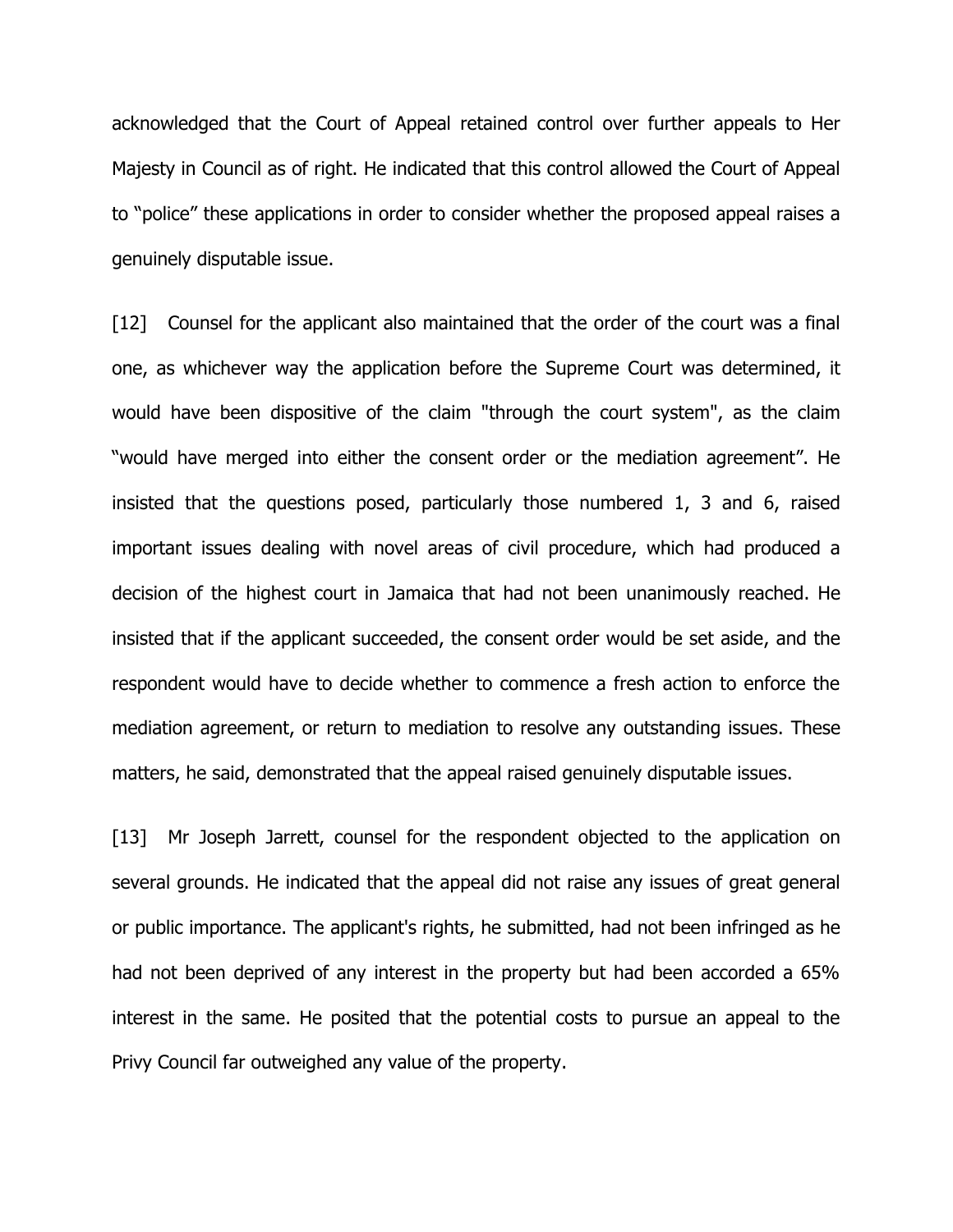[14] Counsel for the respondent also asserted that the applicant has no realistic prospect on appeal to Her Majesty in Council since:

- (i) the mediation agreement was signed by the applicant and will remain irrespective of the outcome of the appeal;
- (ii) the order of F Williams J was in the exact terms of the mediation agreement;
- (iii) there were no outstanding issues which required further deliberations at mediation or the intervention of the court;
- (iv) the allocation of 65% interest in the property instead of equal shares, illustrates that account was taken of the mortgage payments;
- (v) the mediation agreement was signed by the parties and the mediator dated 24 February 2015, and represented the final report without any unfinished business; and
- (vi) the mediation report stated that the parties had arrived at a final agreement and does not support the applicant's contention at all.

[15] Counsel for the respondent also asserted that since notice containing the date for making the formal order had been properly served, F Williams J was entitled to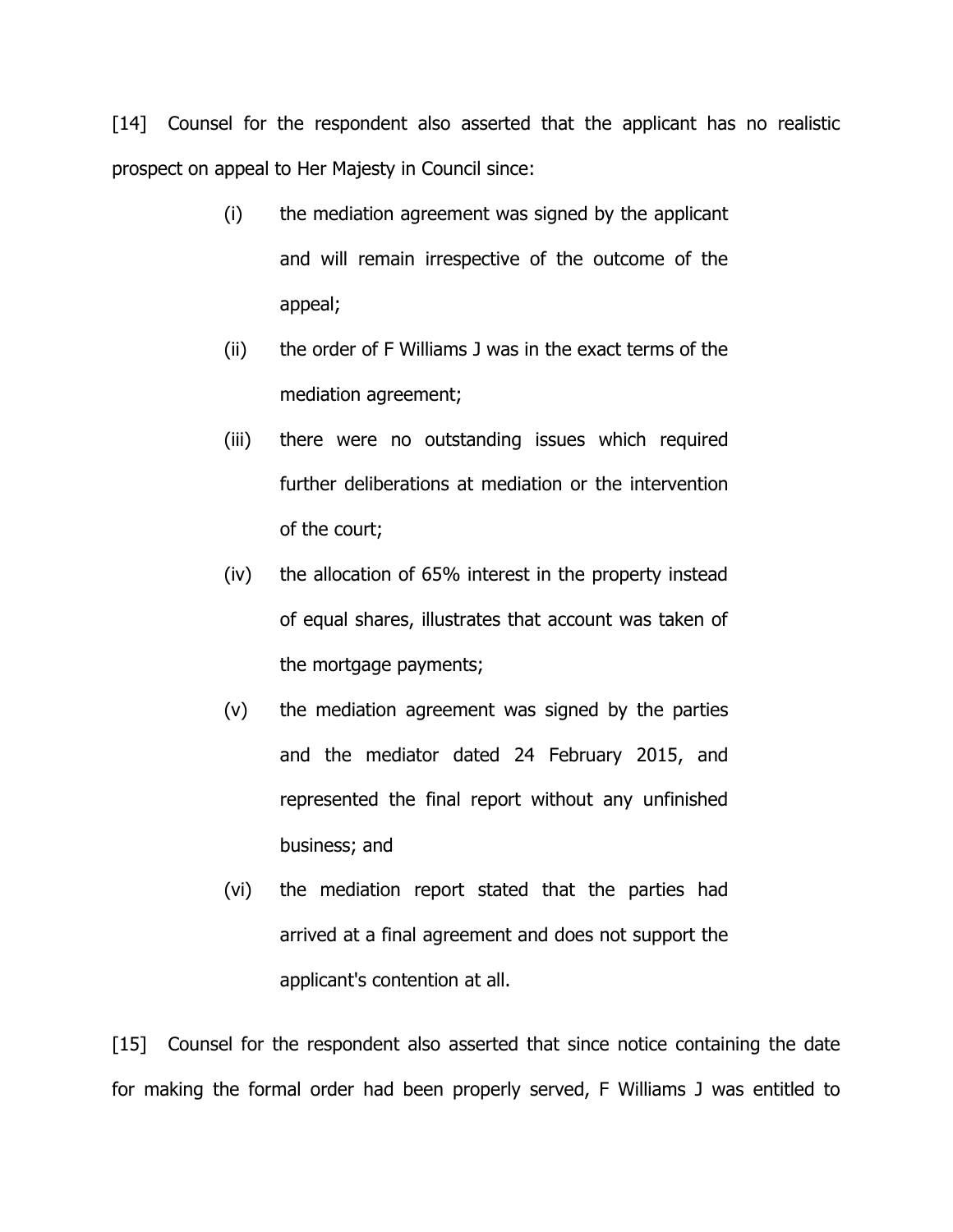make the consent order in the absence of the applicant and his attorneys-at-law. Counsel for the respondent further argued that the failure to consent was of no consequence as the order follows the mediation agreement to the letter. The action taken after the signing of the mediation agreement was in full compliance with rule 74.12 of the Civil Procedure Rules 2002 (the CPR), and the court was bound to make an order in compliance with the report pursuant to rule 74.11 of the CPR. He invited the court to make note of the fact that the applicant's then counsel had commenced implementation of the order which confirmed that there were no outstanding issues. Any defects in the order were cured by virtue of section 10 of the Judicature (Appellate Jurisdiction) Act.

[16] The respondent's counsel finally asserted that the applicant failed to establish that a different order would have been made had they been present before F Williams J. He also asserted that the fact that the respondent resides abroad is of no consequence since there is a signed mediation agreement which allows the registrar to execute all the necessary documents to effect a sale and transfer of the property. In all these circumstances he stated that the judgment of the Court of Appeal was arrived at after careful deliberation on all the relevant issues, and there is no reasonable prospect of it being overturned on appeal.

#### **Discussions and analysis**

[17] It is well acknowledged and accepted that the application for conditional leave to appeal to Her Majesty in Council can be made pursuant to sections 110(1) and (2) of the Constitution. Those provisions read as follows: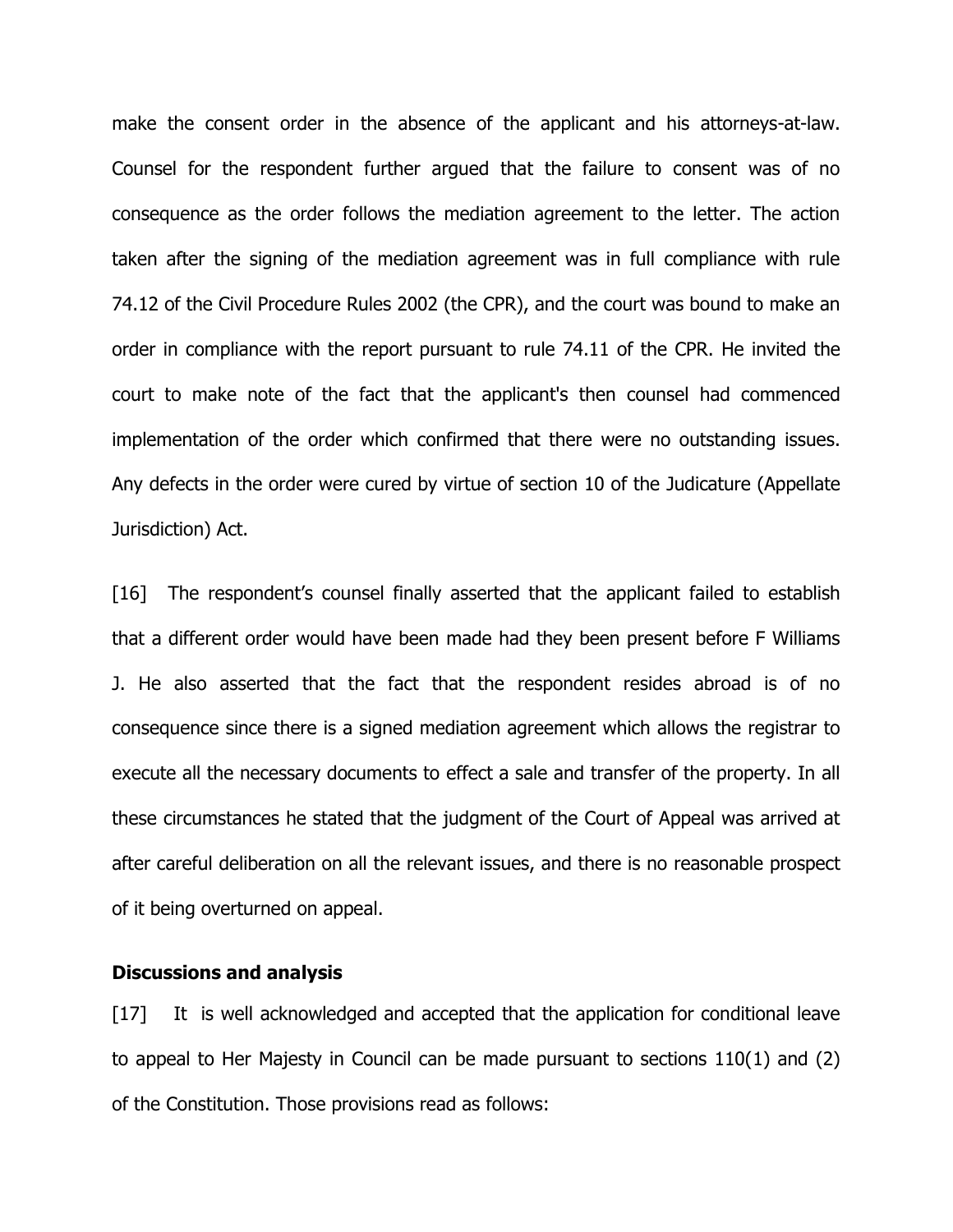"110. (1) An appeal shall lie from decisions of the Court of Appeal to Her Majesty in Council as of right in the following cases-

- (a) where the matter in dispute on the appeal to Her Majesty in Council is of the value of one thousand dollars or upwards or where the appeal involves directly or indirectly a claim to or question respecting property or a right of the value of one thousand dollars or upwards, final decisions in any civil proceedings;
- (b) final decisions in proceedings for dissolution or nullity of marriage;
- (c) final decisions in any civil, criminal or other proceedings on questions as to the interpretation of this Constitution; and
- (d) such other cases as may be prescribed by Parliament.

(2) An appeal shall lie from decisions of the Court of Appeal to Her Majesty in Council with the leave of the Court of Appeal in the following cases-

- (a) where in the opinion of the Court of Appeal the question involved in the appeal is one that, by reason of its great general or public importance or otherwise, ought to be submitted to Her Majesty in Council, decisions in any civil proceedings; and
- (b) such other cases as may be prescribed by Parliament."

[18] There are also several authorities which have assisted in the interpretation to be accorded those sections. With regard to section 110(1)(a), the application approach is to be utilised in order to ascertain whether the order can be considered an interlocutory one or is a final order. Utilising that approach, if whichever way the matter is decided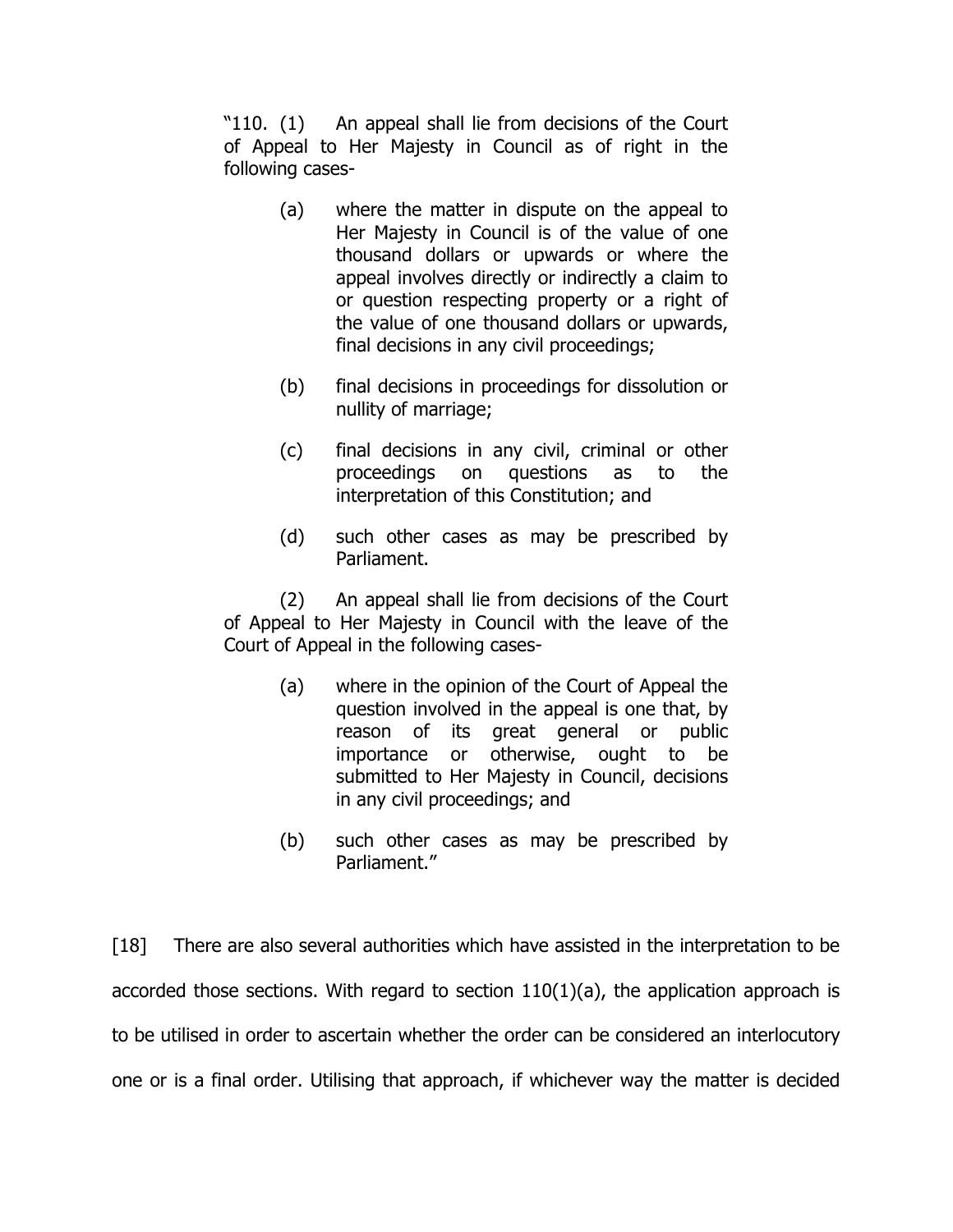the application before the court would come to an end, then the order is final. However, if on either situation the matter will not end but will continue in the process, then the order made is interlocutory, and even if the matter in dispute is of the value of \$1,000.00 and upwards, or the appeal involves directly or indirectly a claim to or question respecting property or a right of the value of \$1,000.00 or upwards, the appeal will not lie to Her Majesty in Council as of right.

[19] The law lords have brought further clarity to this particular section in **Meyer v Baynes**, as the Board in considering the interpretation of sections similar to section 110(1), with regard to the threshold requirement that had to be met, stated that the real question was whether the Court of Appeal retained any control over a further appeal. The Board noted that the issue had arisen in several cases, and Lord Kitchin on behalf of the Board, referred in particular to the decision of the Board in **A v R (Guernsey)** [2018] UKPC 4, an appeal from the Court of Appeal in Guernsey. In **A v R (Guernsey)**, Lord Hodge, in giving the decision of the Board, explained that an appellant's appeal as of right does not mean that the Court of Appeal has no control over the appeal. He stated further in paragraph 8 of that judgment:

> "Orders in Council in many jurisdictions with appeals as of right to the Board provide for the appellate court to grant final leave to appeal only after the appellant has provided security for costs and complied with other prescribed procedural conditions, such as the preparation of the record of proceedings. More generally, a court has power to make sure there is a genuinely disputable issue within the category of cases which are given leave to appeal as of right. Thus in Alleyne-Forte A-G [1997] 4 LRC 338 Lord Nicholls of Birkenhead, delivering the judgment of the Board, stated (at 343)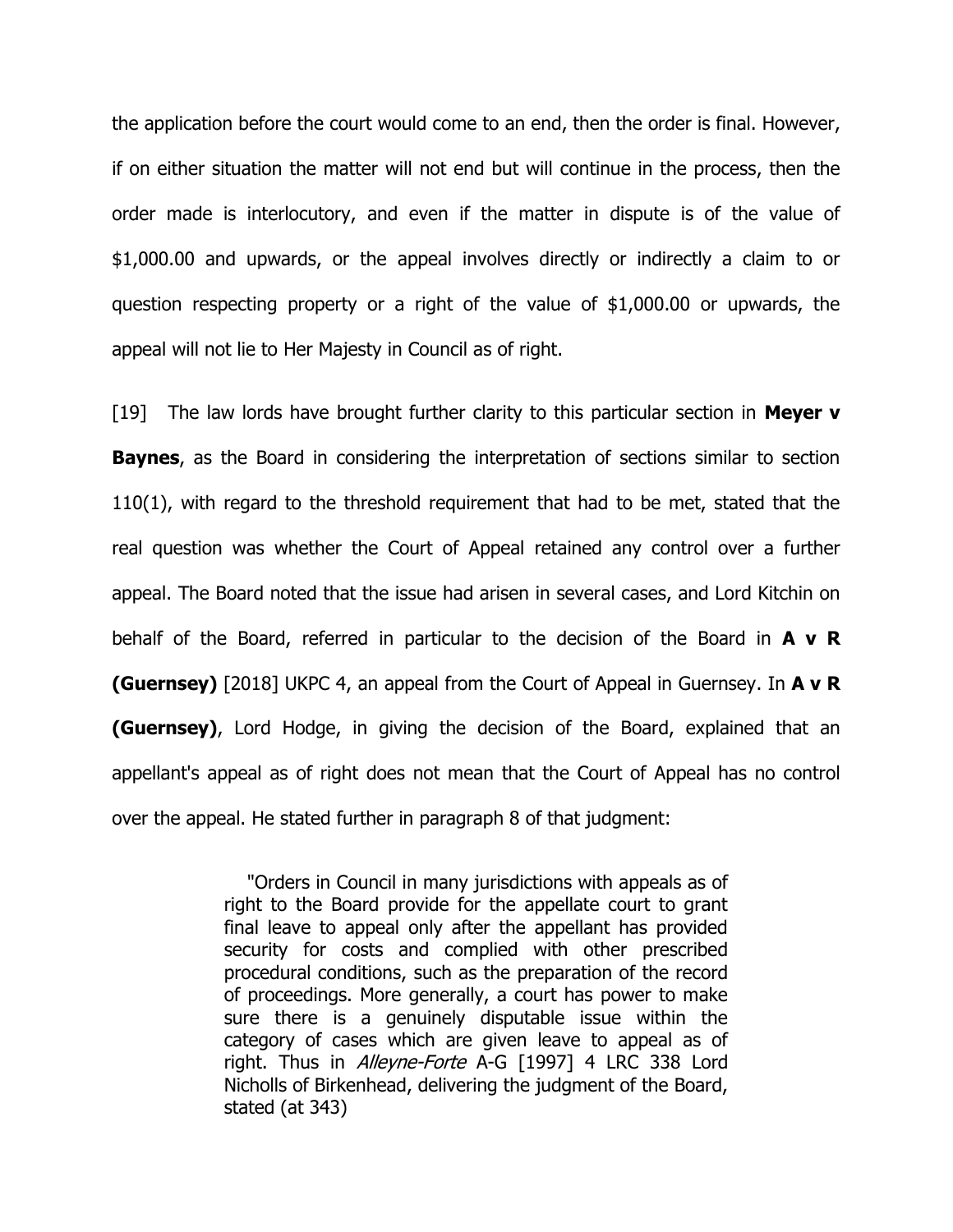'An appeal as of right, by definition means that the Court of Appeal has no discretion to exercise. All that is required, but this  $is$ required, is that the proposed appeal raises a genuinely disputable issue in the prescribed category of case...'"

[20] Lord Kitchin indicated that the above reasoning equally applied to the appeals from the Eastern Caribbean Supreme Court (Antigua and Barbuda), and I would not hesitate to agree that the above dictum is equally applicable to appeals to the Privy Council from Jamaica. I readily accept the guidance from the law lords that the "Court of Appeal has the right to police applications of this kind and to consider whether any proposed appeal raises a genuinely disputable issue".

[21] In the instant case, in spite of the valiant effort made by counsel for the applicant, I find that I am compelled to say that I see no genuinely disputable issue in the matter before us that requires consideration before Her Majesty in Council. This can be seen on the basis of the examination of the questions involved in the appeal, as in my opinion, they are not of any great general or public importance or otherwise.

[22] There have also been several authorities which have dealt with and given clarity to the interpretation of those words in section 110(2) of the Constitution. In **The General Legal Council ex parte Elizabeth Hartley v Janice Causewell** [2017] JMCA App 16, McDonald-Bishop JA, in giving the judgment of the court, canvassed some of the recent relevant cases from this court on the subject, and set out certain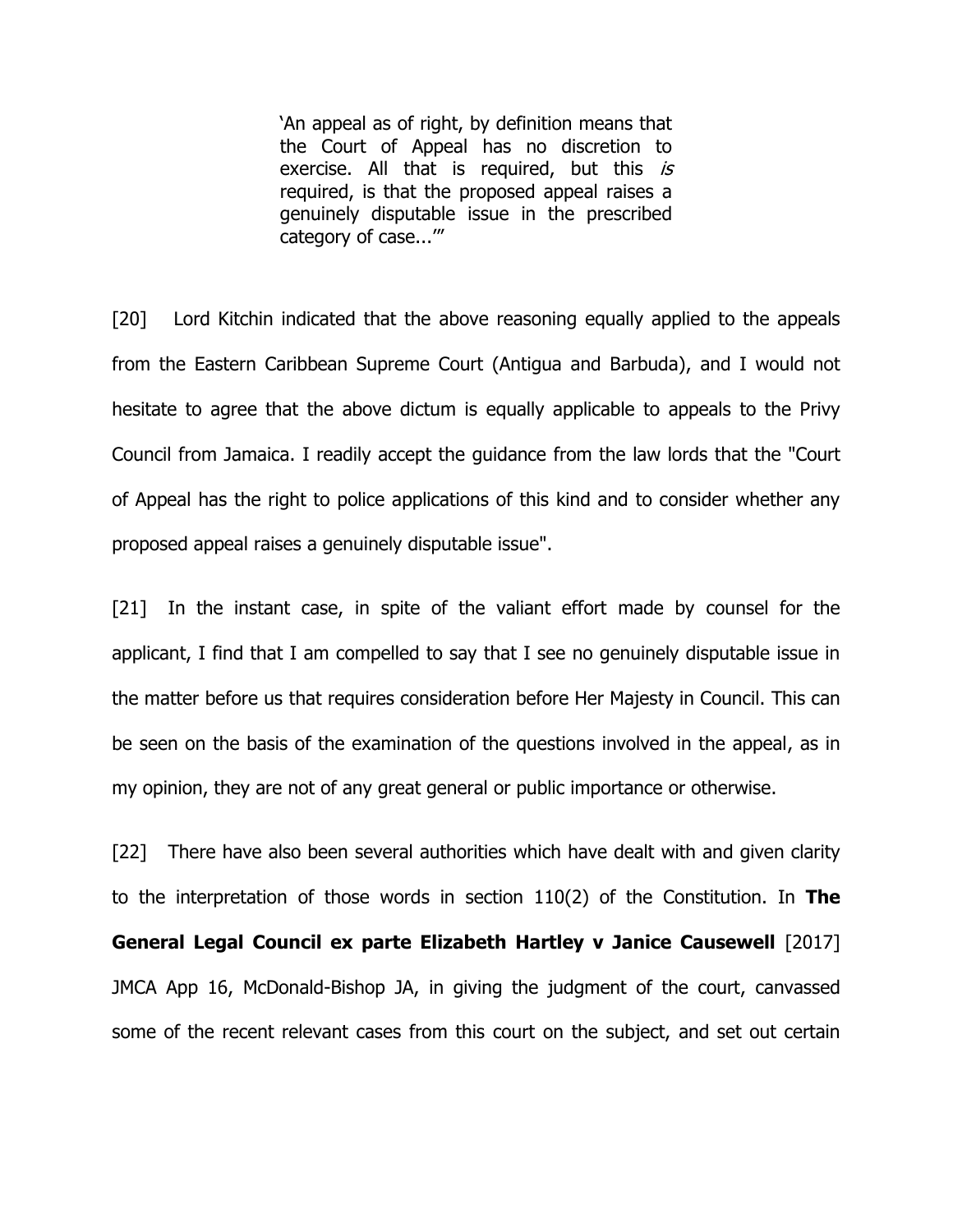principles distilled therefrom. I am grateful for the comprehensive analysis given in that

case and can only do justice to the same if I repeat them here as follows:

- "i. Section 110(2) involves the exercise of the court's discretion. For the section to be triggered, the court must be of the opinion that the questions, by reason of their great general or public importance or otherwise, ought to be submitted to Her Majesty in Council.
- ii. There must first be the identification of the question involved. The question identified must arise from the decision of the Court of Appeal, and must be a question, the answer to which is determinative of the appeal.
- iii. Secondly, it must be demonstrated that the identified question is one of which it can be properly said, raises an issue, which requires debate before Her Majesty in Council. If the question involved cannot be regarded as subject to serious debate, it cannot be considered one of great general or public importance.
- iv. Thirdly, it is for the applicant to persuade the court that the question identified is of great general or public importance or otherwise.
- v. It is not enough for the question to give rise to a difficult question of law; it must be an important question of law or involve a serious issue of law.
- vi. The question must be one which goes beyond the rights of the particular litigants and is apt to guide and bind others in their commercial, domestic and other relations.
- vii. The question should be one of general importance to some aspect of the practice, procedure or administration of the law and the public interest.
- viii. Leave ought not be granted merely for a matter to be taken to the Privy Council to see if it is going to agree with the court.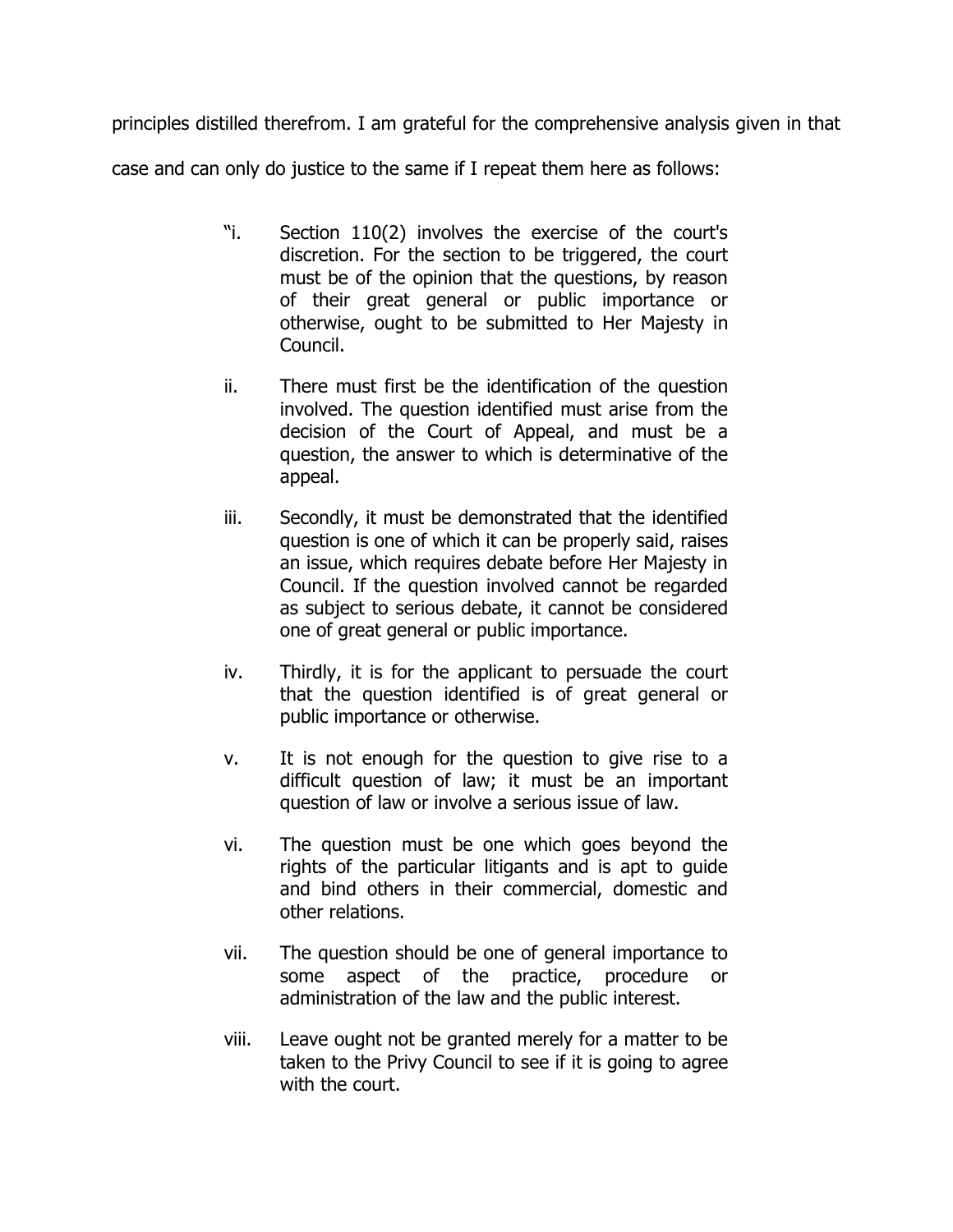ix. It is for the applicant to persuade the court that the question is of great general or public importance or otherwise." (paragraph [26])

[23] In the instant case, the applicant has failed to persuade me that the questions are of great general and public importance. The judgment of this court was quite detailed and comprehensive. It included a synopsis of the raison d'être for the development of mediation as an important and useful amendment to the CPR. The rules were promulgated pursuant to the power given the Rules Committee of the Supreme Court established under the Judicature (Rules of Court) Act. The rules are not intended to, nor do they attempt to reverse the well-established common law position in relation to court orders. The rules therefore have modified the previous practice that existed through the common law, and set out a procedural path for the agreement to be enforced by way of a consent order of the court.

[24] Part 74 of the CPR deals with the mediation regime. This was introduced as an alternate method of dispute resolution, being court-driven, and is a method by which parties now have the opportunity to resolve their disputes timeously, and avoid very protracted expensive civil litigation. Part 74 sets out in detail how the mediation regime is to operate, and interacts with Part 47, which deals with judgments and orders, as parties who resolve their issues by way of settlement expect to obtain the fruits of their agreement expeditiously. There is clear interplay between Parts 74 and 47 of the CPR as it was intended that they operate together.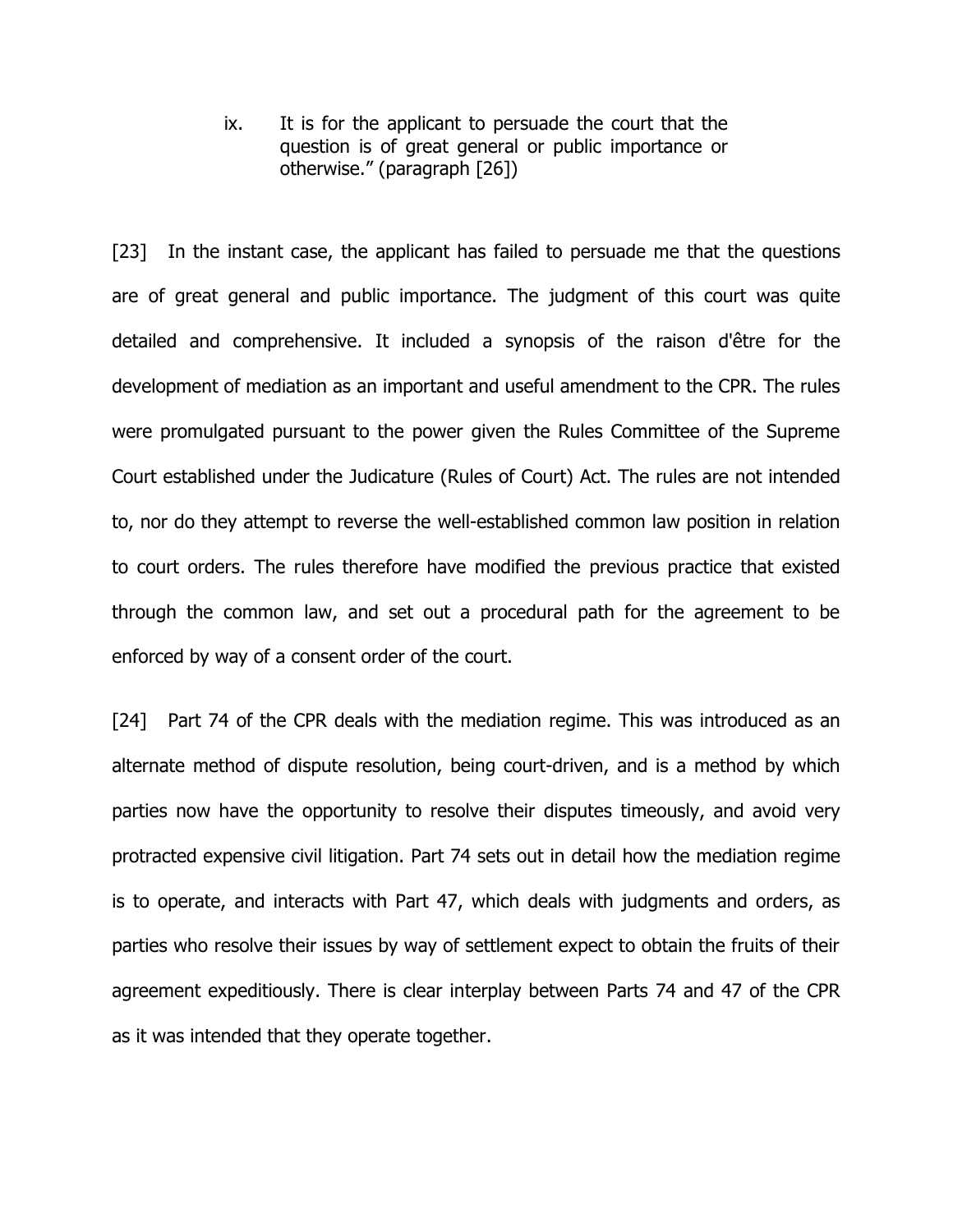[25] In this case, the process was followed to the extent that the parties participated in the mediation; arrived at an agreement; signed the same; their attorneys witnessed it; the mediator signed it; the report was prepared and signed by the mediator; and signed by the attorneys representing the parties. The report was filed. The learned judge made an order in terms of the mediation agreement and the mediation report. It was clearly a consent order made pursuant to the mediation agreement and the mediation report. There is no question that the parties had consented to the matters that were represented in the consent order made by the court, which was evidenced by their respective signatures on the agreement.

[26] The attorneys are not being compelled by the order of the Court of Appeal to sign the consent order. The order on its face discloses that. It provides as an alternative that, if they failed to do so, the order would be filed and sealed and thereafter implemented as an order of the Supreme Court. The absence of the parties in the circumstances was therefore not of any consequence, as the consent order must reflect the agreed terms of the mediation agreement. In fact, there is no provision in the CPR requiring the parties to attend court for the approval of a mediation settlement, and that is consistent with the fact that the signature of the parties, though required on the mediation agreement, is not required on the consent order.

[27] It is also significant in this matter that the applicant is not contending that the mediation agreement was arrived at through any misapprehension or procured by fraud. He has not sought to have the mediation agreement itself set aside. What is therefore clear is that if the applicant were to succeed before the Privy Council, the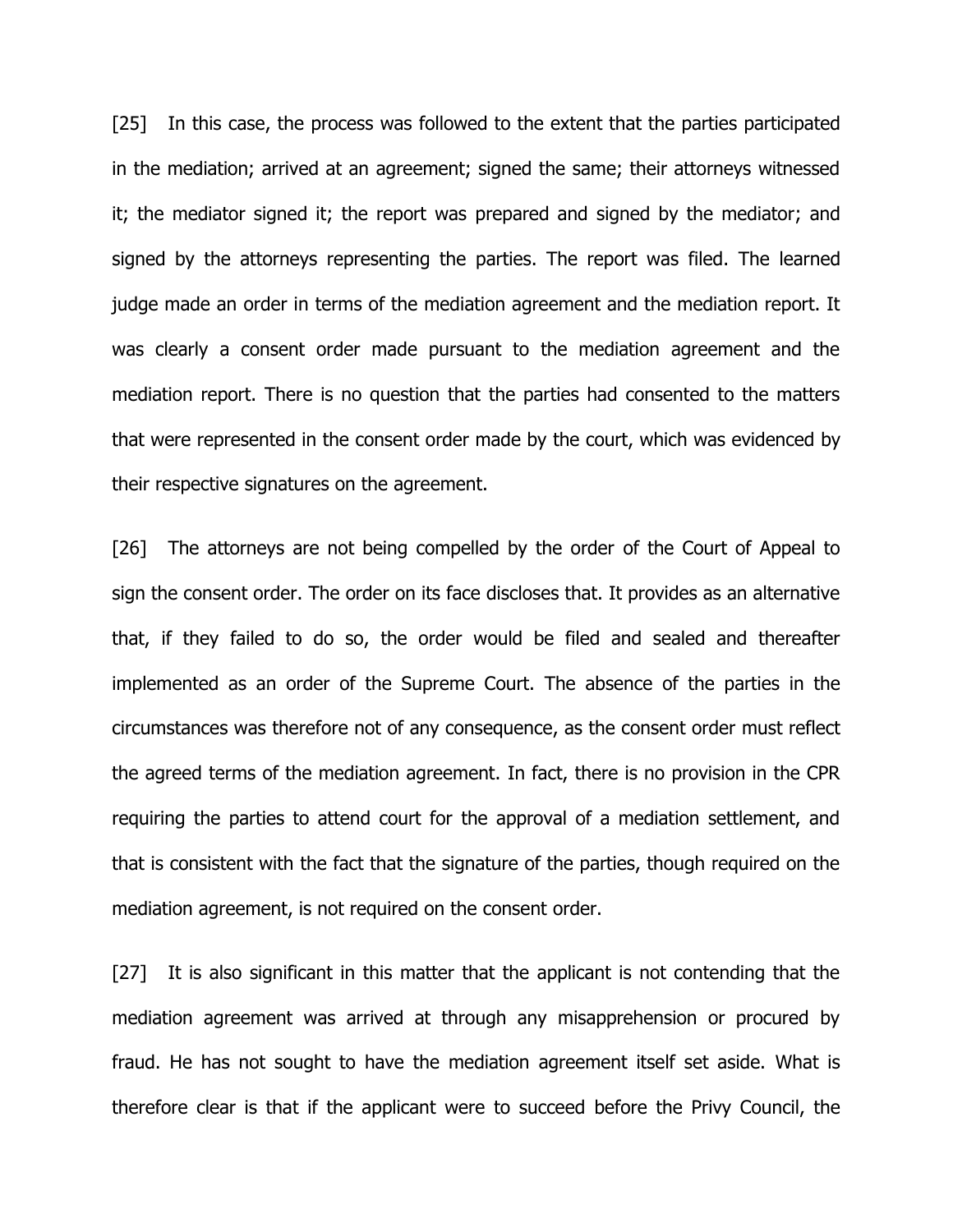mediation agreement would still be extant. The mediation report signed by the mediator stated that the parties had reached full agreement. The applicant's position that he could then decide whether to: (i) file a fresh action to enforce the mediation agreement, or (ii) return to mediation to resolve additional matters, is not in my opinion sustainable as an argument worthy of debate before the law lords.

[28] The effort to obtain an order to return to mediation to address additional matters seems to me to be what this application is all about. Having failed before F Williams J, Wint-Blair J (Ag) and in the Court of Appeal by a majority, the applicant seems bent on obtaining an order in relation to matters that have been settled, even though not pleaded. This is not in my opinion what was envisaged by section 110(2) of the Constitution.

[29] Indeed, the questions posed by the applicant arise, as he stated, from the dissenting judgment of the court. That too is not acceptable as the questions must arise from the decision of the court, or it will not be regarded as one based on the judgment of this court, worthy of serious debate.

[30] Additionally, the matters discussed in the application before us were not important questions on any serious issue of law. Although the interpretation of certain provisions of the CPR will ultimately bind all litigants, it is my view that this case really turns on its own particular facts, and this court is best able to discern and determine procedural matters. The matter ought not in any event to be taken to the Privy Council to see what the law lords would make of it. The dicta in all the cases have frowned on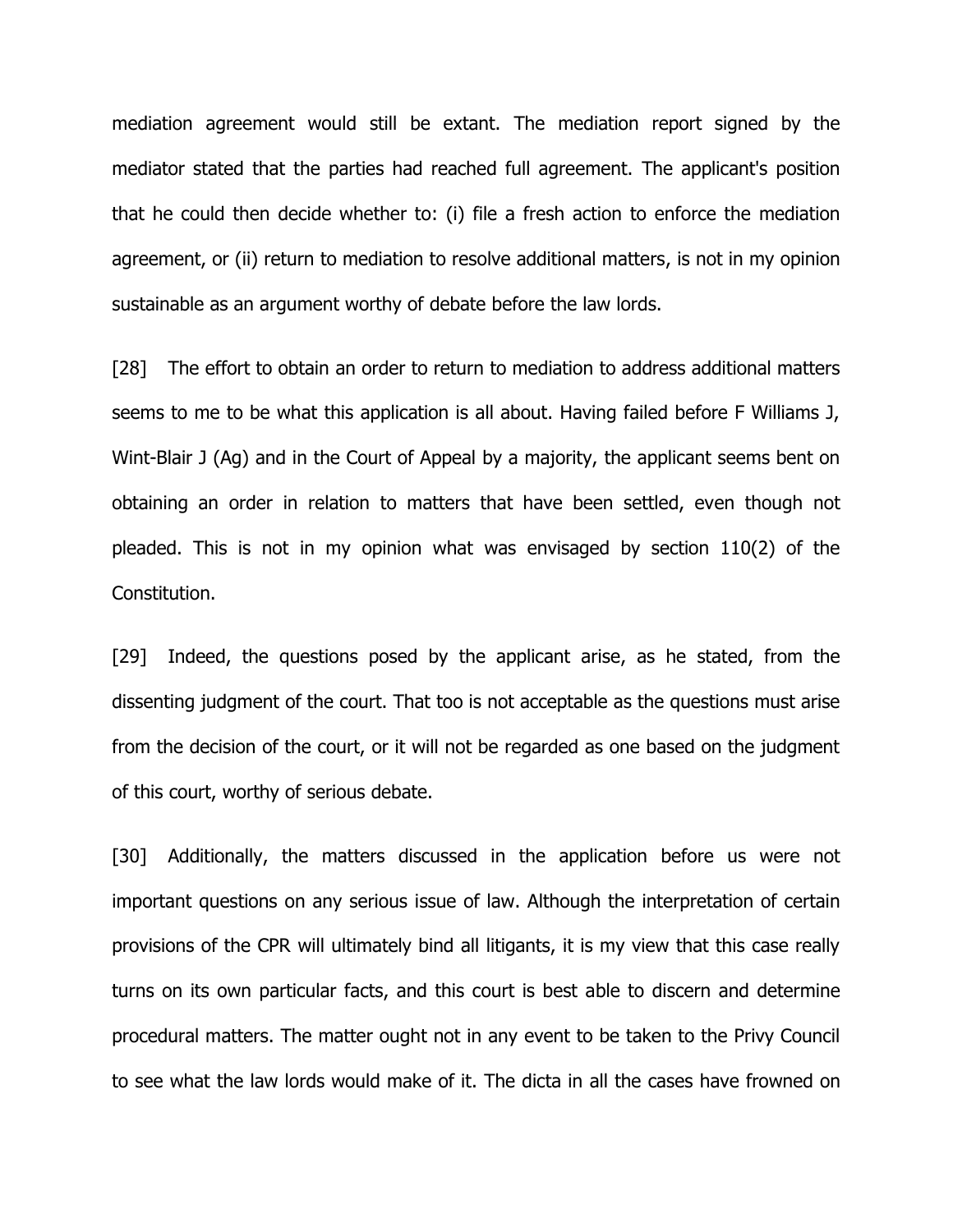that approach. It must be one of some great and general importance to some area of practice procedure and administration of the law and the public interest. There is nothing of that nature in this case.

[31] Bearing in mind the position I have taken, I do not think that it is necessary to address the issue of the stay of execution of the judgment. In my view, section 6 of the Jamaica (Procedure in Appeals to Privy Council) Order in Council 1962, would permit the application to be made, as the judgment on appeal does require the applicant to do an act, firstly to facilitate the signing of the consent order thereafter payment of the respondent's interest in the premises. However, given the circumstances, and the order I propose to make, such an order would no longer have to be considered or determined.

[32] In the light of all of the above, I would dismiss the application with costs to the respondent to be taxed if not agreed.

## **STRAW JA**

[33] I have read in draft the judgment of my learned sister Phillips P (Ag). I agree with her reasoning and conclusion and have nothing to add.

## **FRASER JA (AG)**

[34] I too have read in draft the judgment of the learned President (Ag). I agree with it and have nothing to add.